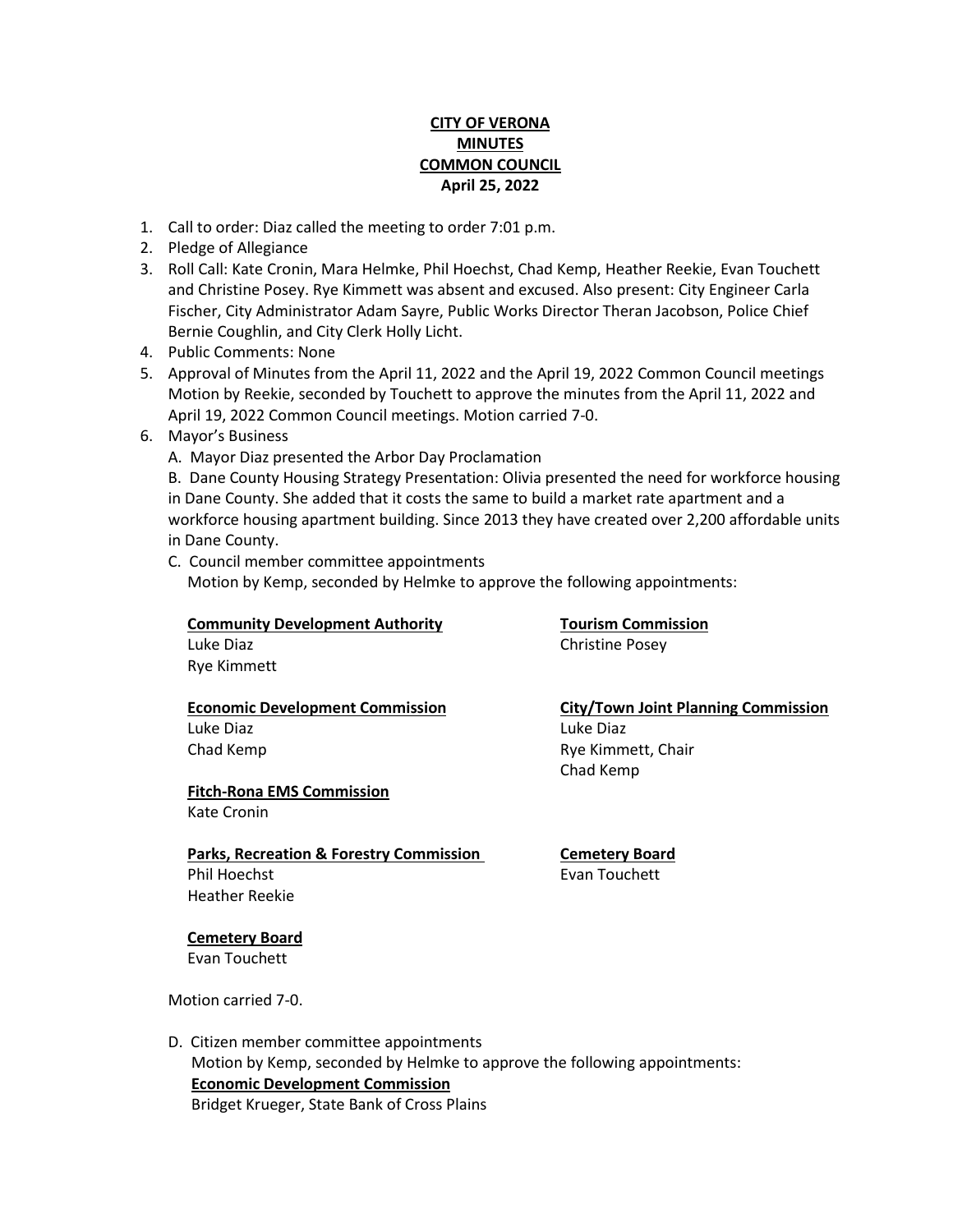Sean Cleary, Cleary Building Group

 **Fitch-Rona EMS Commission Tourism Commission** Brent Kyzer-McHenry Charlie Eggen (Hotel Rep)

# Parks, Recreation & Forestry Commission Sara Hoechst

Tyler Powers, Chair **Patricia Wehrley** Patricia Wehrley

 **Police & Fire Commission** Rohit Yallamraju

Motion carried 7-0.

- 7. Announcements: None
- 8. Administrator's Report
- 9. Engineer's Report: Carla Fischer presented the Engineer's Report.
- 10. Committee Reports
	- **A. Finance Committee**
		- (1) Discussion and Possible Action Re: Payment of bills Motion by Kemp, seconded by Helmke to approve the payment of the bills in the amount of \$532,351.06. Motion carried 7-0.
		- (2) Discussion and Possible Action Re: Approving an assessment services contract with Associated Appraisal Consultants, Inc. Motion by Kemp, seconded by Helmke to approve an assessment services contract with Associated Appraisal Consultants, Inc. Motion carried 7-0.

# **B. Public Safety & Welfare Committee**

- (1) Discussion and Possible Action Re: An application for a Reserve "Class B" Intoxicating Liquor and Class "B" Fermented Malt Beverage license from Hodge Podge, LLC, d/b/a Hodge Podge located at 160 Keenan Ct., Suite 1, Katelynn Gibbons, Agent Motion by Reekie, seconded by Touchett to approve an application for an application for a Reserve "Class B" Intoxicating Liquor and Class "B" Fermented Malt Beverage license from Hodge Podge, LLC, d/b/a Hodge Podge located at 160 Keenan Ct., Suite 1, Katelynn Gibbons, Agent, excluding the patio from the premise description and contingent upon payment of license fees, and final approval from the Building Inspector and Fire Department. Motion carried 7-0.
- (2) Discussion and Possible Action Re: A change of agent request from Kwik Trip, Inc. d/b/a Kwik Trip #1075, located at 233 Wildcat Way Motion by Reekie, seconded by Touchett to approve a change of agent request from Kwik Trip, Inc. d/b/a Kwik Trip #1075, located at 233 Wildcat Way. Motion carried 7-0.
- (3) Discussion and Possible Action Re: Ordinance No. 22-1007 Amending Section 10-1-33 of the Code of Ordinances, Traffic and Parking Regulations on School District Grounds Motion by Reekie, seconded by Touchett to approve Ordinance No. 22-1007 Amending Section 10-1-33 of the Code of Ordinances, Traffic and Parking Regulations on School District Grounds. Motion carried 7-0.

# **C. Public Works/ Sewer & Water Committee**

(1) Discussion and Possible Action Re: Water main easement with Cleary Building Corp. for Project 2022-108, Wildcat Way water main.

Motion by Touchett, seconded by Helmke to approve a water main easement with Cleary Building for Project 2022-108, Wildcat Way water main. Motion carried 7-0.

Jason Hunt